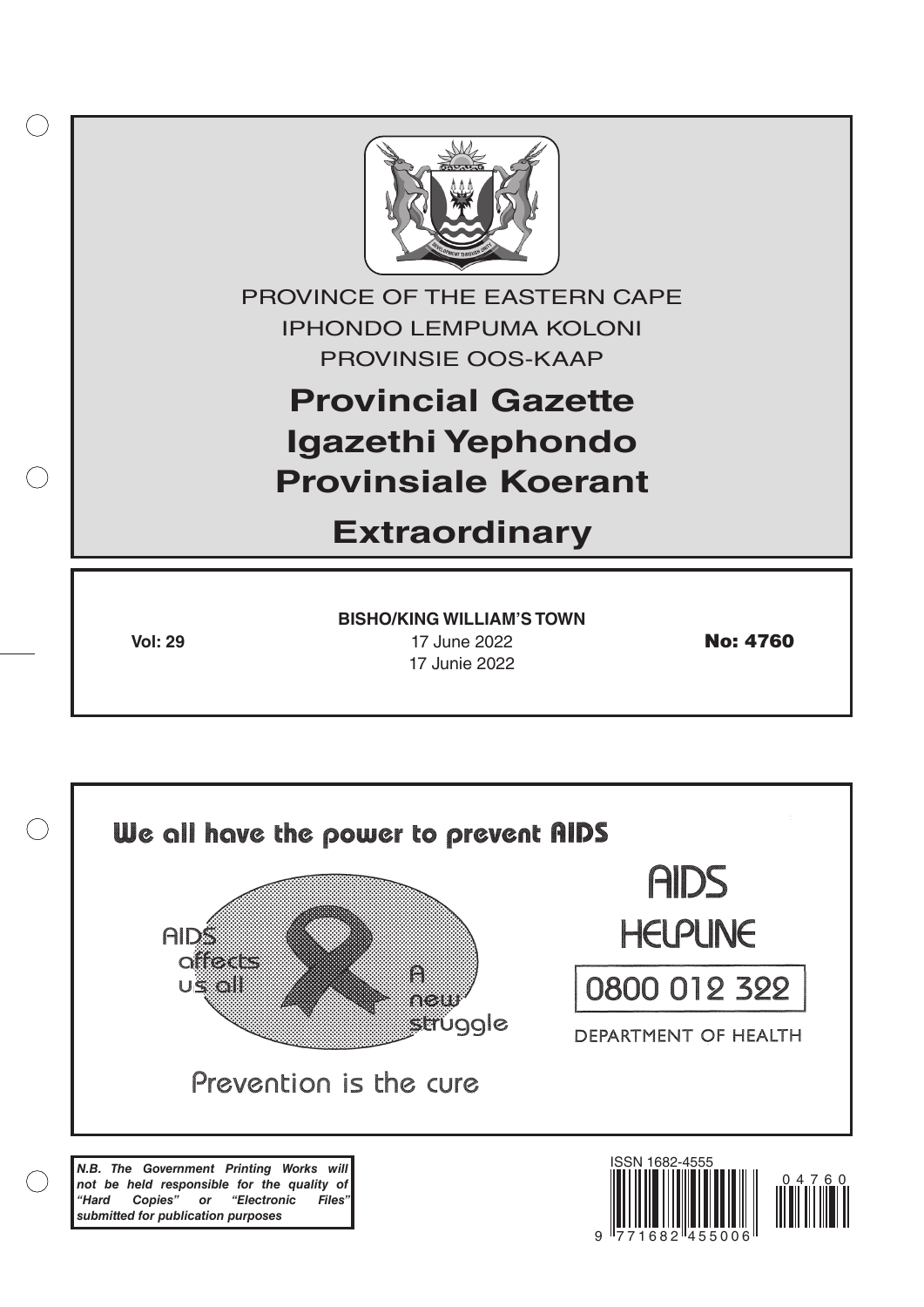# **IMPORTANT NOTICE:**

**The GovernmenT PrinTinG Works Will noT be held resPonsible for any errors ThaT miGhT occur due To The submission of incomPleTe / incorrecT / illeGible coPy.**

**no fuTure queries Will be handled in connecTion WiTh The above.**

| No.        | <b>Contents</b>                                                                                                         | Gazette<br>No. | Page<br>No. |
|------------|-------------------------------------------------------------------------------------------------------------------------|----------------|-------------|
|            | LOCAL AUTHORITY NOTICES • PLAASLIKE OWERHEIDS KENNISGEWINGS                                                             |                |             |
| 473<br>474 | Eastern Cape Liquor Act (10/2003): Notice of lodgement of applications for transfer of certificate of registration 4760 | 4760           | 3           |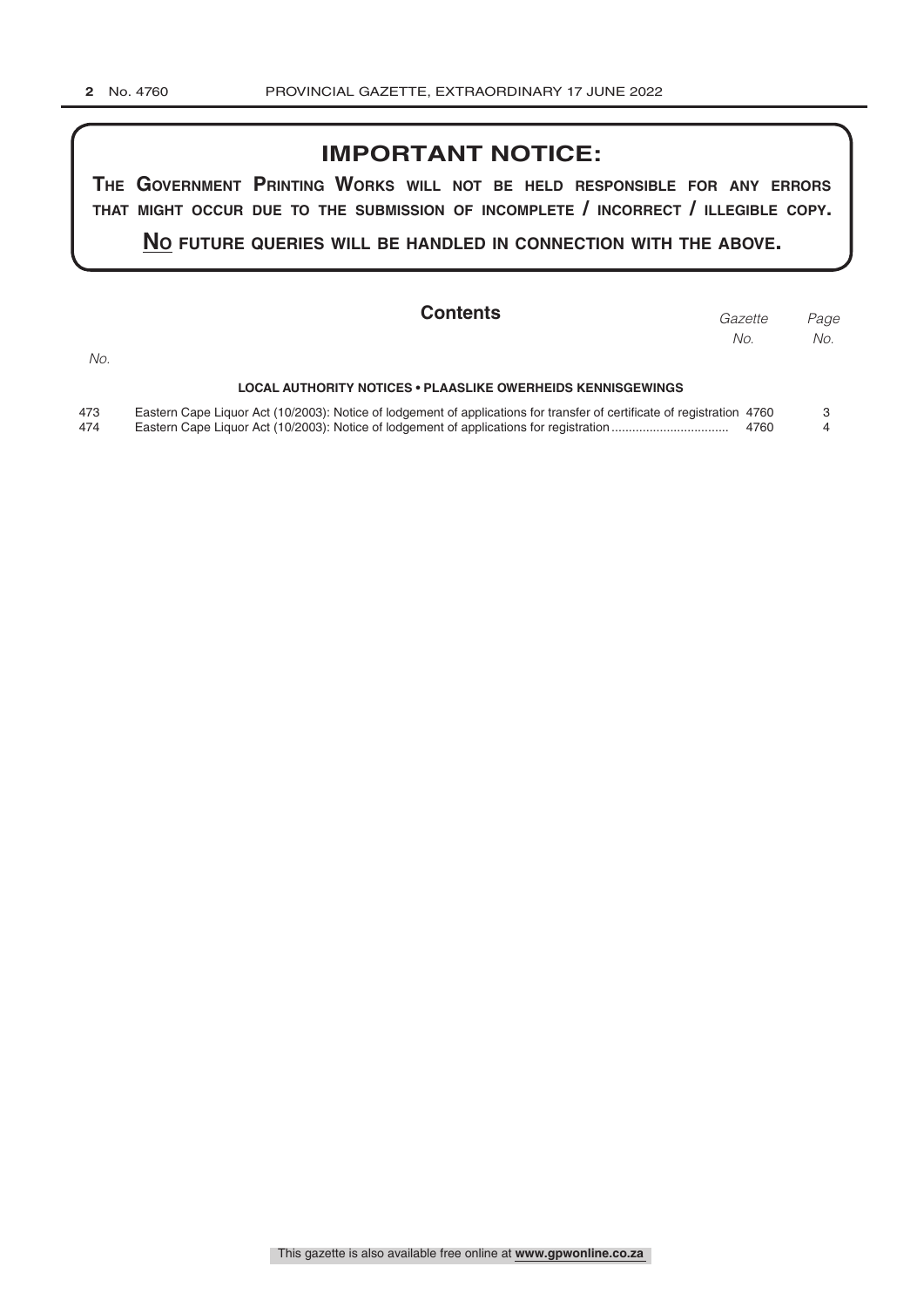## **Local Authority Notices • Plaaslike Owerheids Kennisgewings**

## **LOCAL AUTHORITY NOTICE 473 OF 2022**

Reg 11 (1)]

### EASTERN CAPE LIQUOR ACT, 2003 (Act No. 10 of 2003)

### NOTICE OF LODGEMENT OF APPLICATIONS FOR TRANSFER OF CERTIFICATE OF REGISTRATION

Notice is hereby given that the applications for transfer of certificates of registration, particulars of which appear in the Schedule hereunder, have been lodged with the Board.

Interested parties may, free of charge, inspect any application which appears in the Schedule hereunder and may within twenty one days of this notice, lodge with the Board written representations in support of, or written objections.

#### **LERATO RADIKOANYANA EASTERN CAPE LIQUOR BOARD** 15 June 2022

**SCHEDULE** 

|    | <b>Application Number</b> | Name and number<br>of Ward                                | Particulars of certificate of<br>registration                 | Particulars of holder of<br>certificate of registration | Particulars of<br>prospective holder of<br>certificate of registration |  |
|----|---------------------------|-----------------------------------------------------------|---------------------------------------------------------------|---------------------------------------------------------|------------------------------------------------------------------------|--|
|    | ECP11117/03021/OO         | Ward 1 Koukamma<br>Local Municipality                     | Victoria's Tavern, 13 Skool Street,<br>Krakeelrivier, 6430    | Nonkululeko<br>Victoria<br>Kokoba                       | Daniswa Monica<br>Nondabula                                            |  |
| 2. | ECP06069/03012/OO         | Ward 2 Winnie<br>Madikizela Mandela<br>Local Municipality | Ebumnandini Tavern, Mbuthweni<br>Location, Mount Aviiff, 4735 | Mthala Sithela                                          | Pheza Mngweba                                                          |  |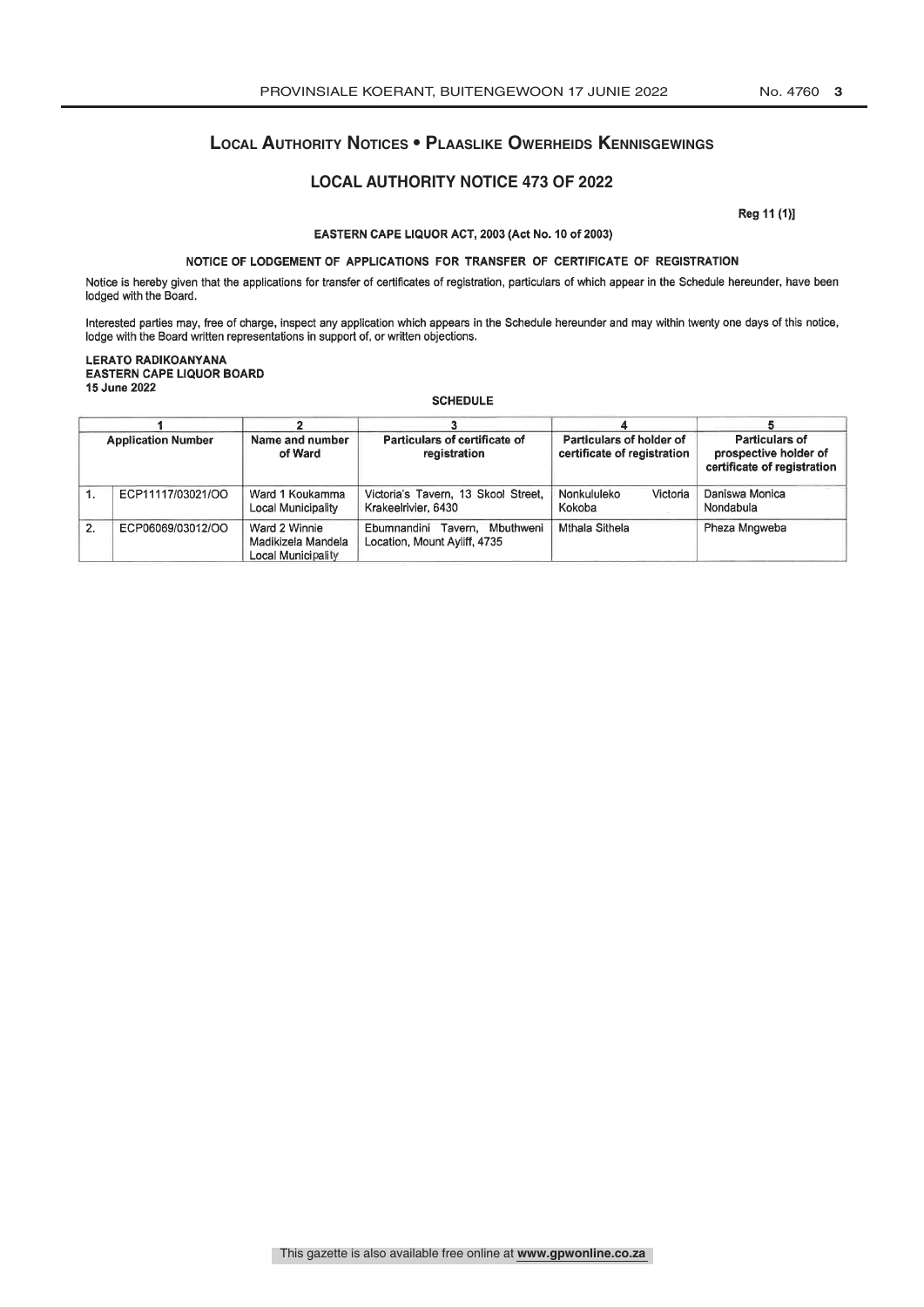# **LOCAL AUTHORITY NOTICE 474 OF 2022**

1.  $CM3$ [Reg 4 (1)

#### EASTERN CAPE LIQUOR ACT, 2003 (Act No. 10 of 2003) NOTICE OF LODGEMENT OF APPLICATIONS FOR REGISTRATION

Notice is hereby given that the applications for registration, particulars of which appear in the Schedule hereunder, have been lodged with the Board.

Interested parties may, free of charge, inspect any application which appears in the Schedule hereunder and may within twenty-one days of<br>this notice, lodge with the Board written representations in support of, or written

#### **LERATO RADIKOANYANA EASTERN CAPE LIQUOR BOARD** 15 June 2022

**SCHEDULE** 

|                           | 1                 | $\overline{2}$                                             | $\overline{\mathbf{3}}$             | 4                               | 5                                                                                                                         |
|---------------------------|-------------------|------------------------------------------------------------|-------------------------------------|---------------------------------|---------------------------------------------------------------------------------------------------------------------------|
| <b>Application Number</b> |                   | Name and number of<br>Ward                                 | Kind of registration<br>applied for | Kind of<br>liquor to be<br>sold | Name under which business is to be<br>conducted and particulars of the erf.<br>street or farm                             |
| $\overline{1}$ .          |                   |                                                            |                                     | All Kinds                       |                                                                                                                           |
|                           | REF2021/639821/07 | Ward 1 Amahlathi Local<br>Municipality                     | On and Off<br>Consumption           |                                 | Sir NtoksTavern, Tshoxa Extension One,<br>Keiskammahoek, 5670                                                             |
| 2.                        | REF2021/553960/07 | Ward 4 Ndlambe Local<br>Municipality                       | On and Off<br>Consumption           | All Kinds                       | Kenton Asia, 5 Kenton Road, Kenton On<br>Sea, 6191                                                                        |
| 3.                        | REF9606035883068  | Ward 11 Nyandeni Local<br>Municipality                     | On and Off<br>Consumption           | <b>All Kinds</b>                | Kilowat 14, Ngolo Sub Location, Zithathele<br>Admin Area, Libode, 5160                                                    |
| 4.                        | REF8506086051081  | Ward 11 Nyandeni Local<br>Municipality                     | On and Off<br>Consumption           | All Kinds                       | Kwa Nompucuko, Vinish Location, Nkanunu<br>Admin Area, Ngqeleni, 5140                                                     |
| 5.                        | REF1967/001572/06 | Ward 44 Nelson Mandela<br><b>Bay Municipality</b>          | Off Consumption                     | All Kinds                       | Tops @ Kwanobuhle, 88 Mabandla Road,<br>Kwanobuhle, Kariega, 6230                                                         |
| 6.                        | REF8412025692087  | Ward 10 Sengu Local<br>Municipality                        | On and Off<br>Consumption           | <b>All Kinds</b>                | Thene Tavern, Tienbank Village,<br>Sterkspruit, 9750                                                                      |
| 7.                        | REF8902175859080  | Ward 37 Buffalo City<br>Metropolitan Municipality          | On and Off<br>Consumption           | All Kinds                       | Mgrabar Lounge, Mxaxo Location, Qonce,<br>5600                                                                            |
| 8.                        | REF2022/385098/07 | Ward 29 Mnguma Local<br>Municipality                       | On and Off<br>Consumption           | All Kinds                       | Efama Bottle Store, Kei Farm Admin Area,<br>Centane, 4980                                                                 |
| 9.                        | REF7807035583088  | Ward 22 Enoch Mgijima<br>Local Municipality                | On and Off<br>Consumption           | <b>All Kinds</b>                | Boozza's Tavem, Sihlabeni Village, Chibini<br>Admin Area, Whittlesea, 5360                                                |
| 10.                       | REF8712045745082  | Ward 15 Elundini Local<br>Municipality                     | On and Off<br>Consumption           | All Kinds                       | Chillas, Tsekong Extension, Mount Fletcher,<br>4773                                                                       |
| 11.                       | REF6401280852082  | Ward 17 Umzimvubu<br>Local Municipality                    | On and Off<br>Consumption           | All Kinds                       | Says Tavern, Lubhacweni Admin Area,<br>Sidikidiki 2, Mount Frere, 5090                                                    |
| 12.                       | REF6709045113081  | Ward 49 Nelson Mandela<br><b>Bay Municipality</b>          | Off Consumption                     | All Kinds                       | AJ Tavern, 31 Patrys Street, Rosedale,<br>Kariega, 6241                                                                   |
| 13.                       | REF2017/214646/07 | Ward 6 Ingquza Hill Local<br>Municipality                  | On Consumption                      | All Kinds                       | Barcello's Flagstaff, 24 Main Street,<br>Flagstaff, 4810                                                                  |
| 14.                       | REF2019/500977/07 | Ward 24 Winnie<br>Madikizela Mandela Local<br>Municipality | On Consumption                      | <b>All Kinds</b>                | Surf Shack Bar & Surf Up, Main Bizana<br>Road, Mzamba Beach, Bizana, 4800                                                 |
| 15.                       | REF7307110128081  | Nelson Mandela Bay<br>Municipality                         | <b>Special Event</b>                | <b>All Kinds</b>                | Collegiate Girls High School, Erf 2930,<br>Kestell Street, Parsons Hill, Gqeberha, 6001                                   |
| 16.                       | REF2018/383172/07 | Ward 40 Nelson Mandela<br>Bay Municipality                 | On and Off<br>Consumption           | <b>All Kinds</b>                | SSS Advance Driving (Pty) Ltd, Portion 13<br>of Farm, Gedults Rivier, No.411 St Albans<br>Road, St Albans, Gqeberha, 6001 |
| 17.                       | REF5212105722082  | Ward 11 Makana Local<br>Municipality                       | Off Consumption                     | All Kinds                       | Madlavu Place, 5910 Ext 6, Joza Location,<br>Makhanda, 6140                                                               |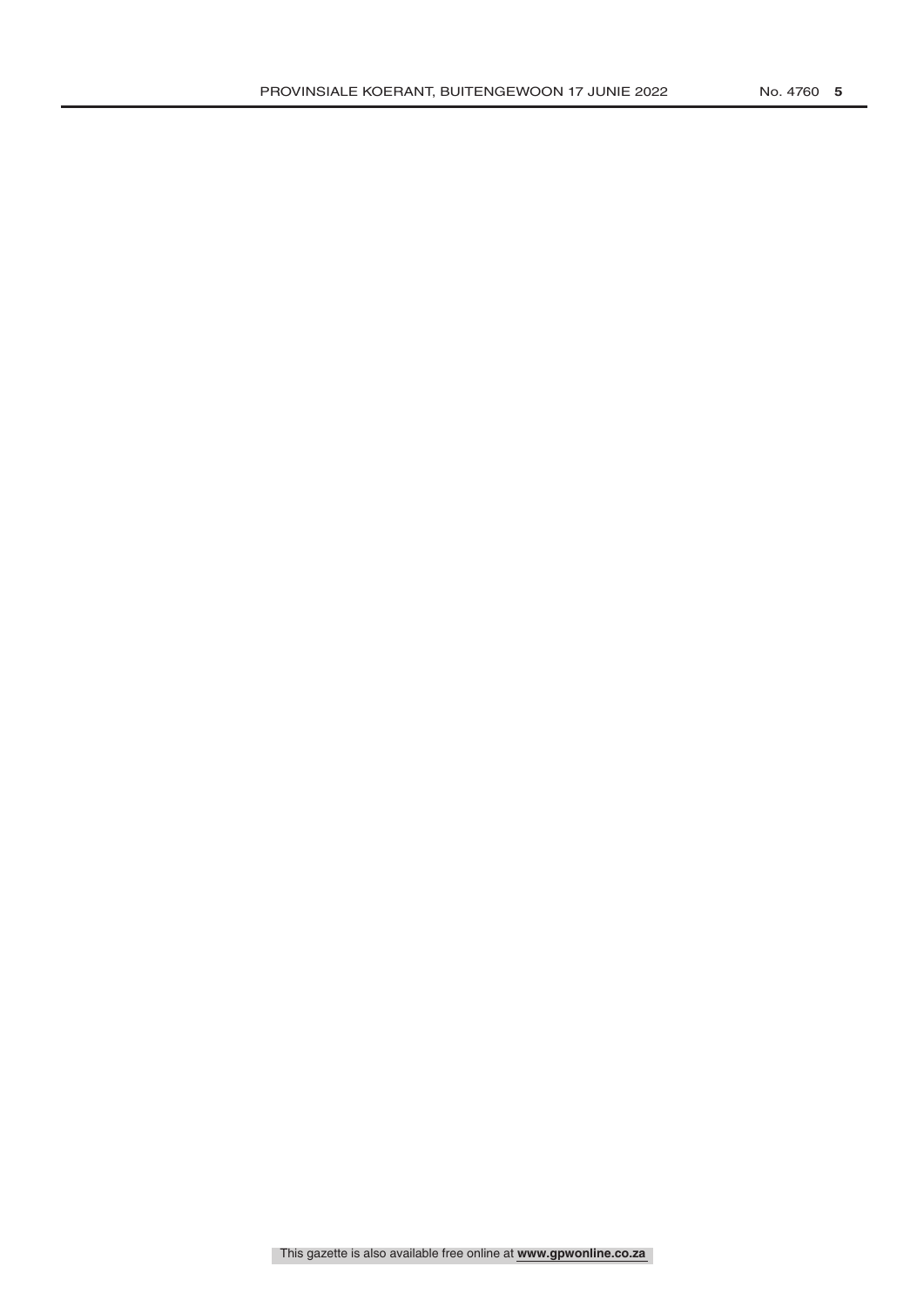This gazette is also available free online at **www.gpwonline.co.za**